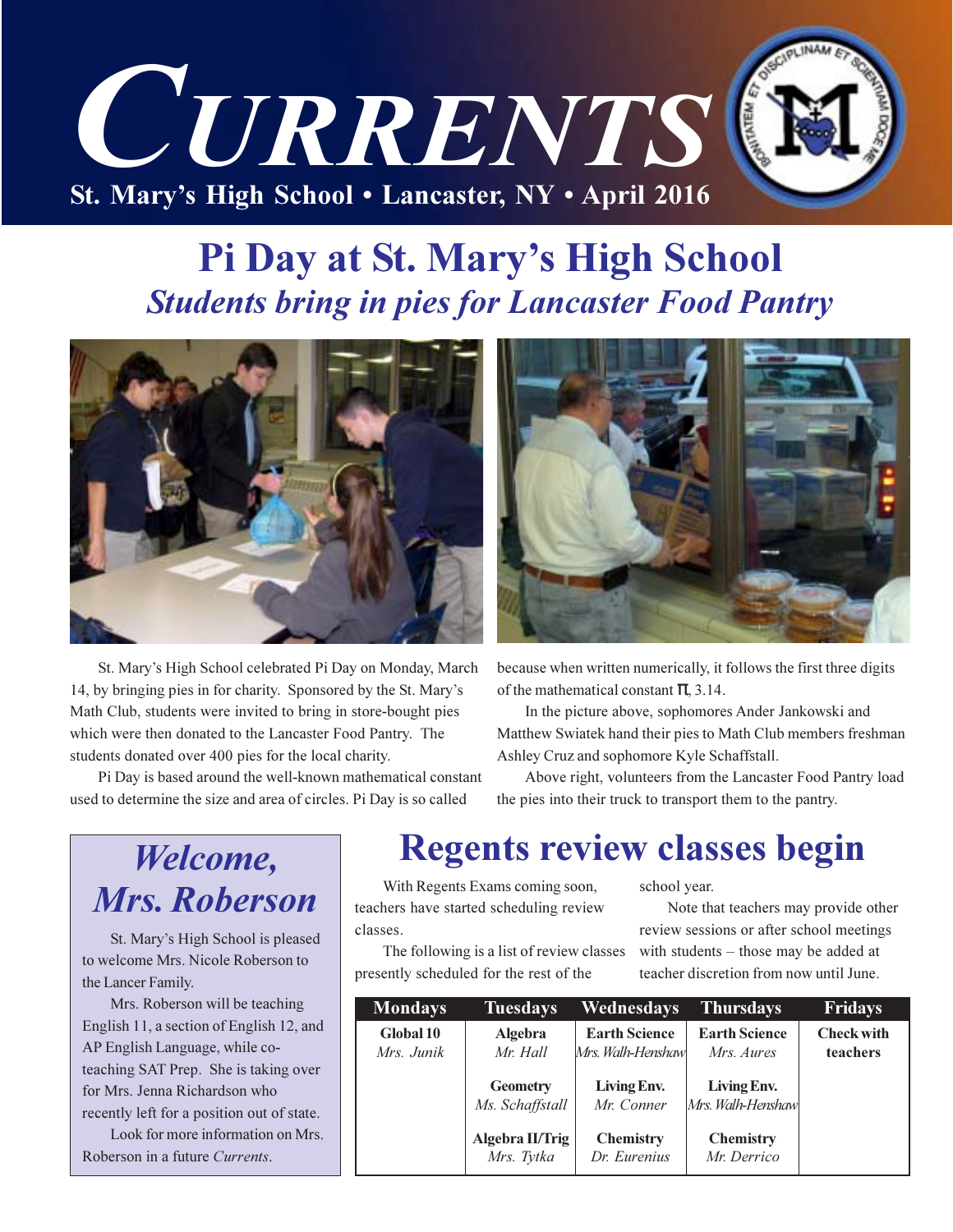## **Requests for** transportation were due April 1

Parents of St. Mary's students must request transportation services directly from the public school district. The deadline for submitting written requests for transportation for the 2016-17 school year was April 1. Failure to submit a request by this deadline might lead to the suspension of bus privileges for those families.

Most school districts require families to apply for transportation on the district website, though some districts still have forms to fill out and submit

Mrs. Fiume, who coordinates transportation for St. Mary's students, sent letters home in early March with more information.

Note - Students in the Buffalo and Lockport school districts do not need to apply for transportation.

## **Notes from the Health Office** It's not too early for Fall Sports

Students planning on playing a fall sport must have a purple physical form completed by your doctor and on file in the Health Office by August 1st.

Failure to comply will result in not being able to start practice with the rest of the team.

Now may be a good time to contact your doctor to schedule a physical (you may find that making an appointment over the summer will not be easy).

Physical forms will be available in the Health Office, Main Office, Counseling Center, and on the St. Mary's website.

If you have any questions, please call Mrs. Murphy, the school nurse, at 683-4824, ext. 220, or contact her at bmurphy@smhlancers.org.

Dlease Spread the Word! Family & Friends Fiesta & Transfer Night - An Event for Prospective St. Mary's Students -Thursday, May 5th 4 to 7 p.m.

## **Spring Fling Tuition Thing coming May 14**

St. Mary's High School will hold the Spring Fling Tuition Thing on Saturday, May 14, from 6 to 10 p.m. at the school.

The Spring Fling Tuition Thing will have two parts, one for families and one for everyone else:

• With a "Golden Ticket." families will be entered in a drawing for full tuition for the 2016-17 school year. In addition, participants will be eligible for several cash prizes. The cost for a Golden

Ticket will be \$100, with a limit of 300 available.

• With a regular Fling Ticket, purchasers could win cash prizes, similar to the Bash for Cash held in the fall. Regular tickets are \$50 each; there is no limit to the number of these tickets to be sold.

With each ticket sold - whether a Golden Ticket or Regular Ticket-two people will be admitted to the Fling on May  $14.$ 

At this event, in addition to the cash and tuition drawings, guests will be able to enjoy music and beverages while sampling food from local restaurants. Winners do not have to attend the May 14th event to win the prizes.

For more information or for tickets, contact the Advancement Office at (716) 683-4824, ext. 223 or Julie Wipperman at jwipperman@smhlancers.org.

## **Currents**

Published 12 times a year by St. Mary's High School 142 Laverack Ave., Lancaster, NY 14086  $(716)$  683-4824 • www.smhlancers.org

**Editor: Keith Kidder '89** 

|  |  |  |  | <i>Vol. 24, Issue 8</i> |  |
|--|--|--|--|-------------------------|--|
|--|--|--|--|-------------------------|--|

### **Would you like to pre-order your Golden Tickets?** Address **Management Community Community** Phone Number \_\_\_\_\_\_\_\_\_\_\_\_\_\_\_\_\_\_\_\_\_\_\_\_\_ E-Mail Address \_\_\_ How Many Golden Tickets? \_\_\_\_\_ Any Special Number(s)? \_ Bring form and payment (\$100 per ticket, payable to St. Mary's High School) to Main Office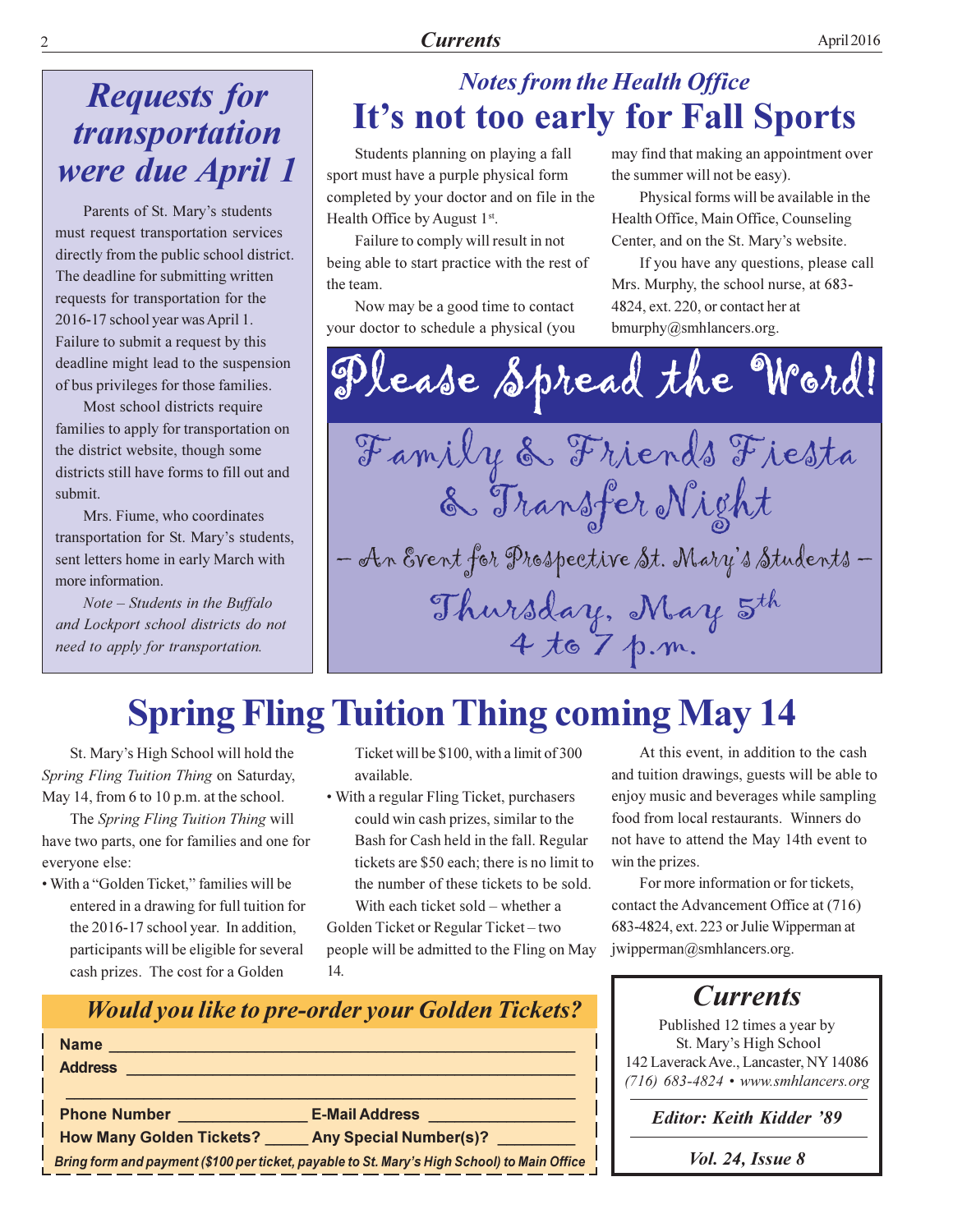### **Mission Moment** A

The mission of St. Mary's High School is the formation of the Christian leaders of tomorrow using a curriculum designed to challenge the intellect, and form the student's character by giving witness to the teachings of Jesus Christ. Each St. Mary's graduate is prepared with the background and skills to be a faithful disciple of Christ, a productive learner, an effective communicator, and a responsible citizen.

Recently, the St. Mary's Faculty & Staff were asked to consider the question, "Why St. Mary's?"

### Here are two more answers.

"It provides a safe environment for students to figure out who they are and who they want to be, and gives them the tools to achieve their goals as they *hecome adults.* " $\sim$  Mr. Keith Junik (Social Studies Dept.)

"As a religion teacher, St. Mary's provides me with the opportunity to share my faith and the teachings of Christ with the students. There aren't many places where prayer is an integral part of the day and a visit to a chapel inside the building is possible."  $\sim$  Mrs. Cindy Powers (Religion Dept.)

## **Students/Teacher of the Month**



Victoria Powell

Faith Meyers

Benjamin Mazurowski



Zajac

Picture

Morgan

Mr. Gary Mr. George Schulenberg

**Lancers save** 138 lives!



Senior Alex Hokaj was just one of 54 students and staff who donated blood at the St. Mary's Blood Drive, held on March 17. The Blood Drive was sponsored by the St. Mary's Donate Life Club, working with personnel from UNYTS.

According to UNYTS, the school's donations will save 138 lives. Thank you, Lancers!



The words of Simon and Garfunkel recall for us the advent of spring, the beginning of baseball and softball, and the start of the final quarter of this school year. This April is unique because it celebrates the month of Easter. When Easter Sunday falls in March, which it did, the Church will celebrate the Resurrection for all of April and the first two Sundays in May. This season will end on May 15, Pentecost Sunday.

The Gospel of John guides us through this season of hope, renewal, and redemption. From the doubt of Thomas to the challenge to love, John reminds us that doubt is a part of faith, and love is a part of life. The Church, during April, encourages its believers by dedicating the month to the Sacrament of the Eucharist and the guiding strength and presence of the Holy Spirit.

The words of Jesus, "I will not leave you orphans," (John 14:18) remind His followers that He is always with us in Sacrament and Spirit. For every hurt in life there is healing in Him.

This April, this month of Easter, may you be showered with the Father's love, the Son's Eucharistic presence, and the Spirit's strength. Benedicat vos omnipotens Deus. twf+

Members of the St. Mary's community are invited to join us for the following masses in April:

• Thursday, April 7, 7:30 a.m. – Especially for Fathers  $\&$ Daughters

• Friday, April 8, 1 p.m. - Easter

• Thursday, April 21, 7:30 a.m. - Especially for Mothers and Daughters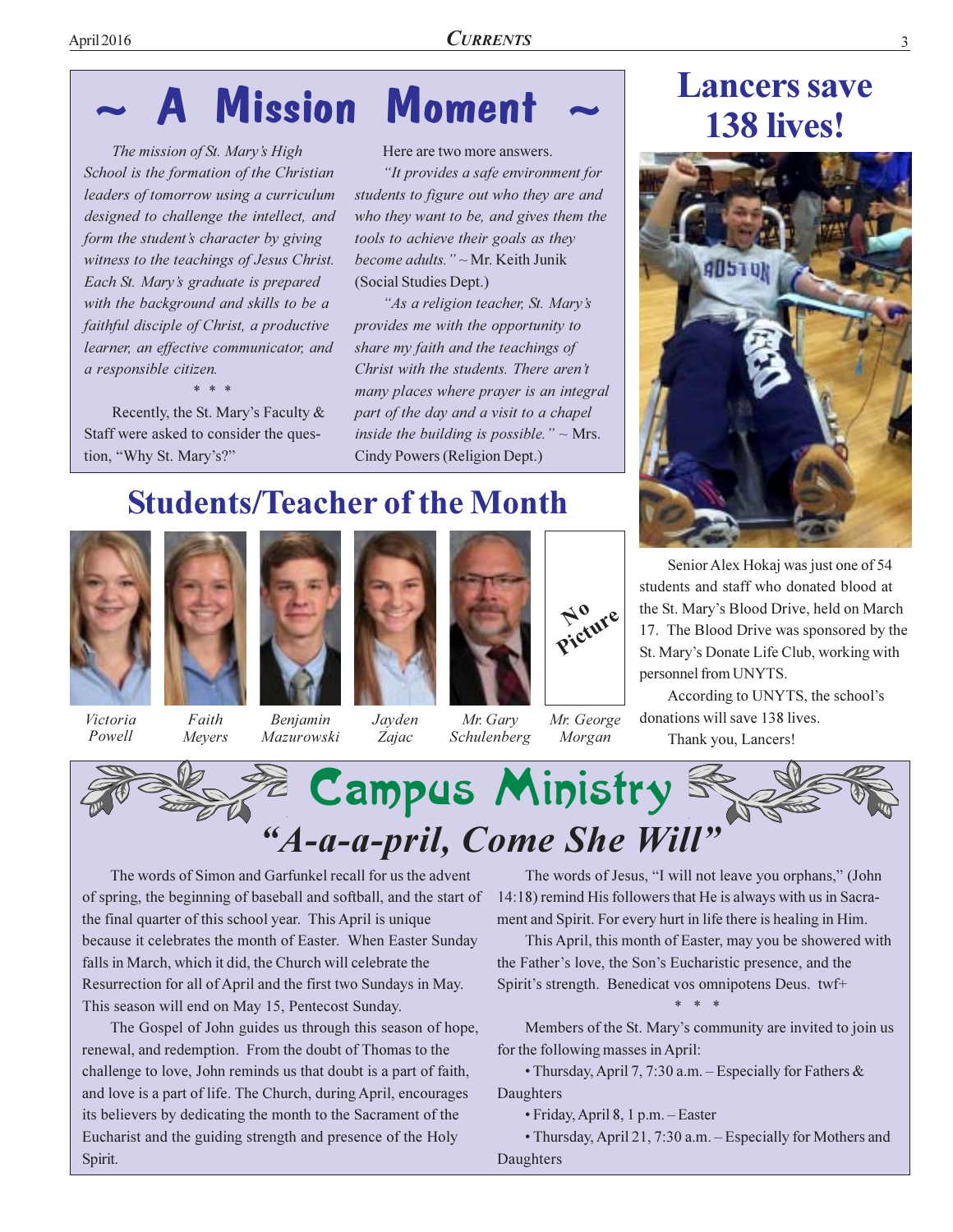



Bookstore is open daily from 10 a.m. to 2 p.m. For more information, call the school at 683-4824

# **Fundraising** WHILE YOU S

## **St. Mary's SCRIP Program**

Would you like to earn money off your tuition? Let me ask you a few simple questions:

- . Do you eat at or order food from Olive Garden, Wendy's, Subway, Applebee's, Panera, Burger King, DQ, Pizza Hut, Denny's, Cold Stone, Crusciki Bakery, , etc.?
- . Do you shop at Amazon.com, Kohl's, The Home Depot, JCPenney, Gap, Bath & Body Works, Best Buy, Dick's Sporting Goods, Cabela's, Jo-Ann Fabric & Craft Store, Tops, Walmart/Sam's Club, etc.?
- Do you go to Disney World or Disneyland?
- . Do you fly Delta Airlines, Southwest Airlines, etc.?
- . Do you stay at Comfort Suites, Comfort Inn, Fairmont Hotels, Clarion Hotels, Hyatt etc.?
- . Do you go to see movies at Edwards Theatres, AMC Theatres, Regal Theatres, etc.?
- . Do you get your car washed at Delta Sonic?
- Do you buy gas?
- You can earn FREE money by purchasing giftcards to all of these places and many many more. It's money you would already be spending.
- It's easy to sign up and start to order.
- Visit www.shopwithscrip.com.
- Click Register.
- Click Join a Scrip Program.
- Enter the school enrollment code: DEFL1BLF37466
- Enter your information in 5 easy steps.

### **HOW YOU EARN MONEY**

- If you click on retail list under Quick links at the very bottom, you will see a complete list of retailers/ restaurants with a percentage after each listing. That percentage is what the rebate is based on. For instance Kohl's is 4%. If you purchased a Kohl's gift card for \$100, the rebate is \$4. What you earn for purchasing that gift card is \$2. The "rebate split" is 50/ 50 - 50 percent goes to you, 50 percent goes to St. Mary's.
- All rebates will now be applied to the 2016-17 school year. Anyone with a graduating senior, you will receive a check (you can continue to utilize the Scrip Program after your child graduates and continue to receive a check).
- More information is available by contacting Carol Winiarski at cwiniarski@smhlancers.org or 572-3698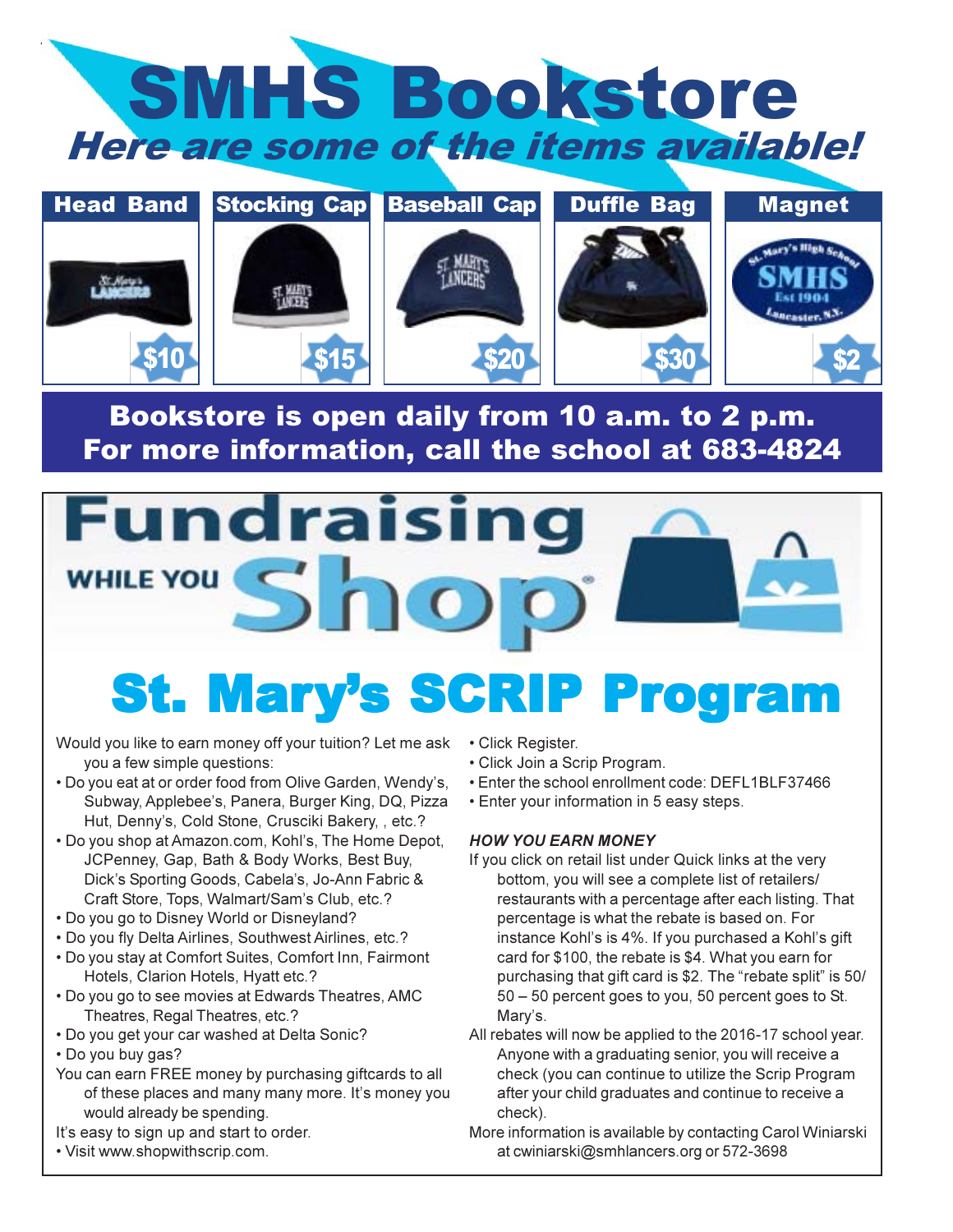### St. Mary's High School

**April 2016** 



Sarah Neudeck (sneudeck@smhlancers.org) • 683-2349 • Jamie Whitwood (jwhitwood@smhlancers.org)

## **College Planning Timeline** for Juniors

### **Anytime**

· Explore colleges through college websites, Guidance Direct, and College Board website

### **April**

- · April 9: ACT
- Register for May SAT @ www.collegeboard.org [Deadline April 8]
- Go to college open houses!

### **May**

- May 7: SAT
- Register for June SAT [Deadline May 5]
- Register for June ACT [Deadline May 6]
- Write a draft college essay with help from counselors
- Register with the NCAA Eligibility Center  $\omega$ www.eligibilitycenter.org if you are planning to play a Division I or Division II sport in college
- · Go to college open houses or plan college visits!
- Look for summer jobs, summer college programs, or volunteer opportunities!

### June

- $\cdot$  June 4: SAT
- · June 11: ACT

**Summer Break** 

- Visit the colleges on your list! This is HUGE! Get the real feel.
- Narrow down your choices
- Revise your college essay
- Put together a resume of your activities (Use Guidance Direct!)
- Think about which two teachers you will ask for letters of recommendation

### **Questions or concerns?**

Mrs. Whitwood - jwhitwood@smhlancers.org Mrs. Neudeck - sneudeck@smhlancers.org **Counseling Center - [716] 683-2349** 

## **Strong work ethic** leads to success

In today's highly-competitive workplace, it's not enough for your teen to possess the specific skills a job requires. She also needs to have a strong work ethic.

In one recent survey, 75% of business owners said they were concerned about the lack of work ethic in their new hires. Employers are often forced to let people go because of their:

- Tardiness and absenteeism.
- Failure to follow instructions.
- Inability to get along with coworkers.

With a strong work ethic, your teen will be able to avoid these pitfalls. A good work ethic consists of:

- Dependability. A company needs to know that your teen will show up when she is scheduled to and that she will do her work. Your teen practices dependability when she shows up for school and her classes on time.
- Initiative. An employer will expect your teen to be able to work on her own, follow directions, and keep herself motivated. Your teen displays initiative when she completes her work without being nagged by you or her teacher.
- Interpersonal skills. A company needs its employees to know how to communicate effectively and work on a team. Your teen works on interpersonal skills every time she participates in a group project.

Remind your teen that she has the opportunity to strengthen her work ethic every day in school!

Reprinted with permission from the April 2016 issue of Parents Still make the difference!® (High School Edition) newsletter. Copyright © 2016 The Parent Institute®, a division of NIS, Inc. Source: M. Toneguzzi, "Survey shows work ethic of new hires has deteriorated for small business owners," Calgary Herald, niswc.com/high ethic.

### **EARN FREE SUPPLIES** at OFFICE DEPOT

Every time you give our School ID number when buying qualifying school supplies, St. Mary's receives credits equal to 5% of the qualifying purchases to use for Free Supplies! The School ID for St. Mary's High School is 70073221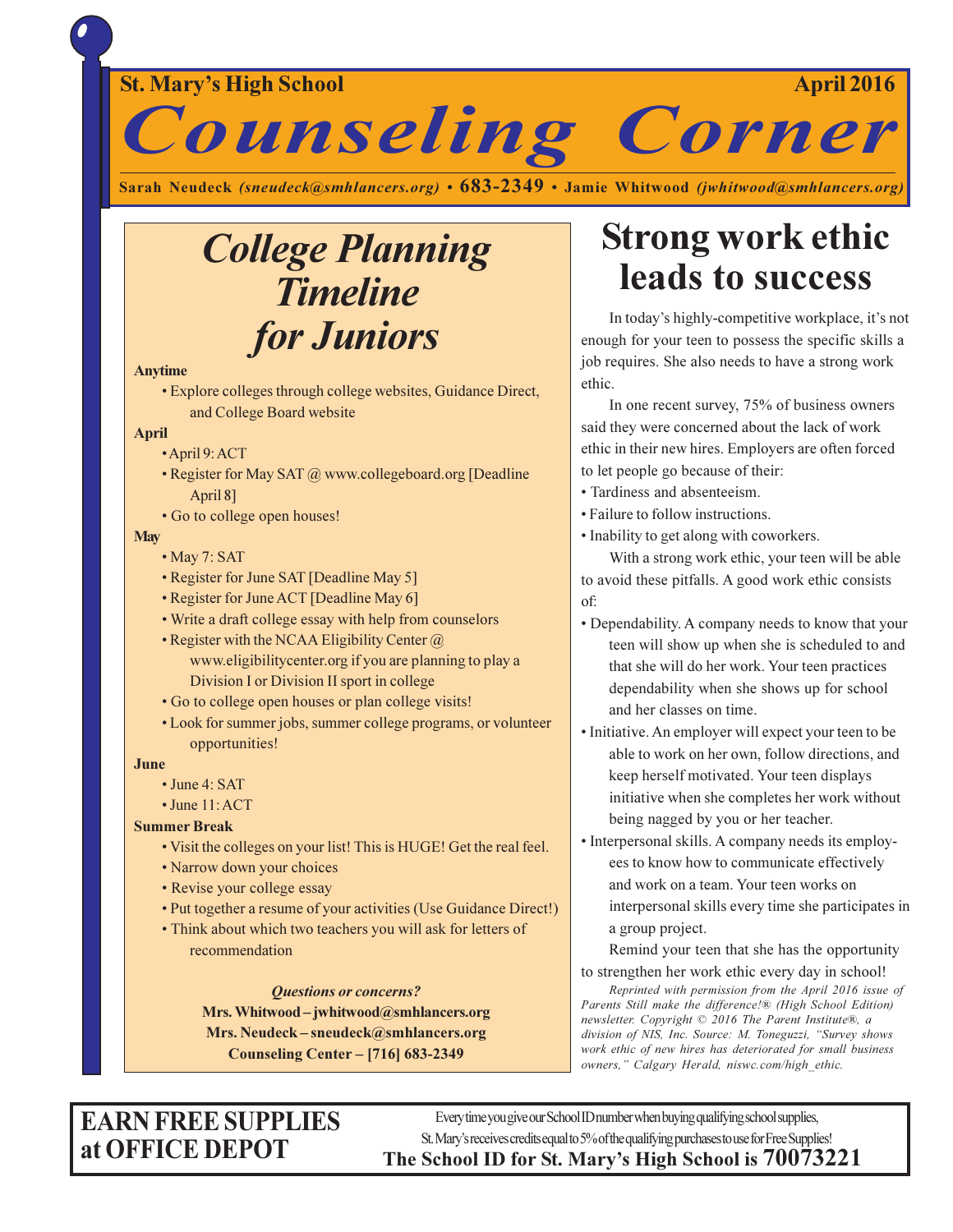# "Oh the Things You Can







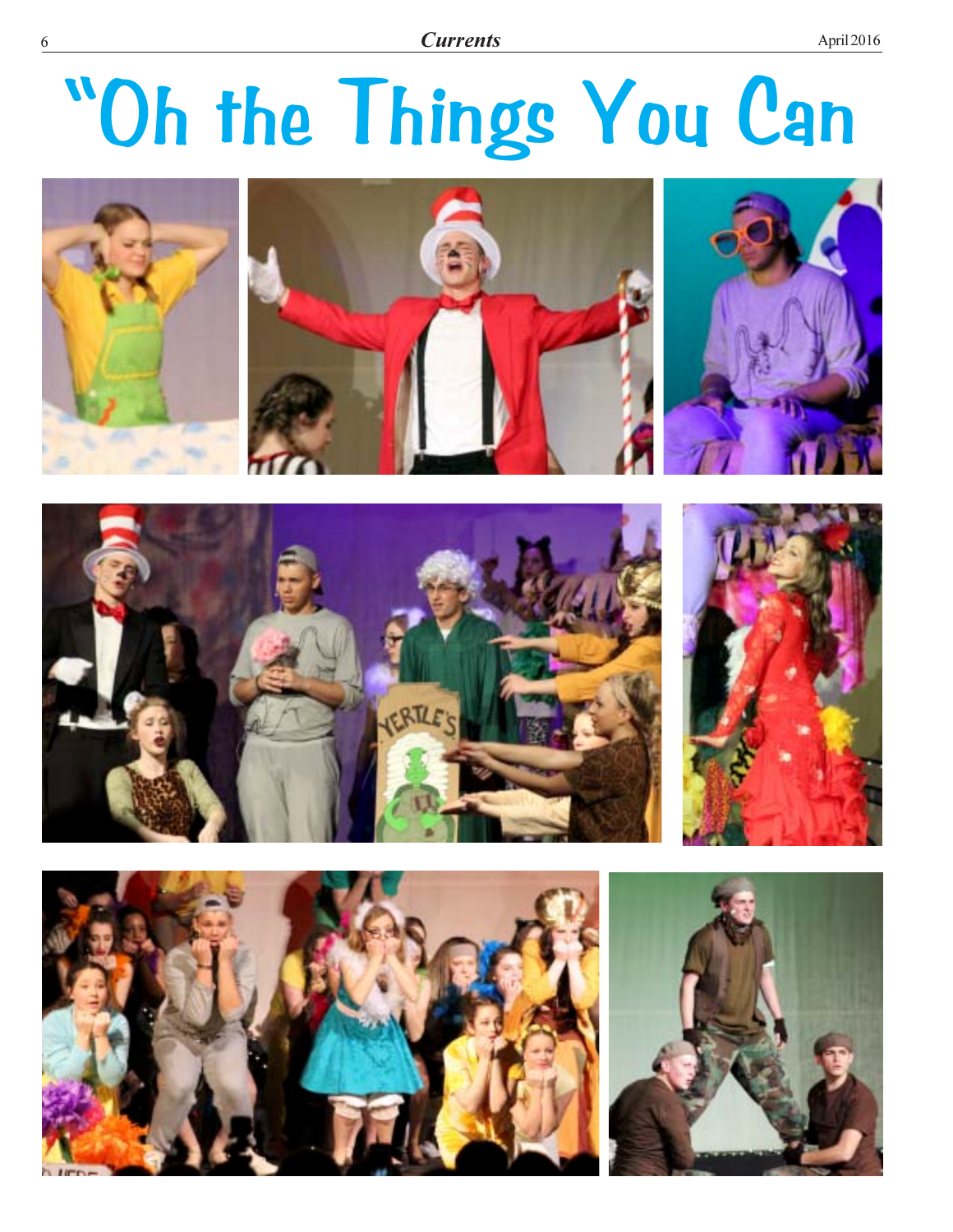**CURRENTS** 

# Think" - Seussical 2016





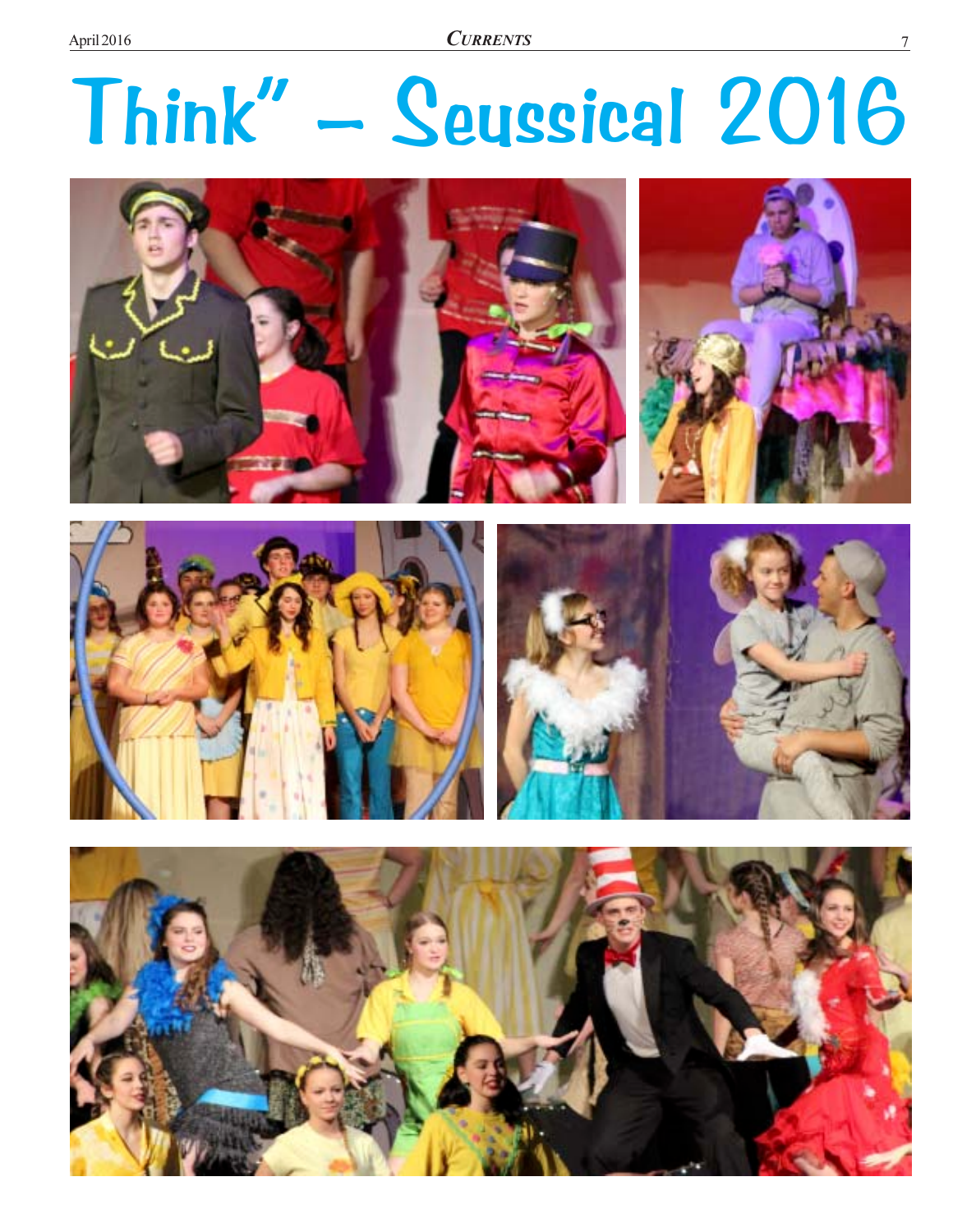## **NHS collecting for SPCA**

The Marian Chapter of the National Honor Society will be participating in a service project for the S.P.C.A.

The collection drive will be held during the week of April 4-8. The NHS members will be collecting items donated by the student body during homeroom.

Members of the NHS will personally deliver the collected items to the S.P.C.A. on Ensminger Road in Tonawanda.

The items requested by the SPCA are: • Cat Food

- Fancy Feast Appetizers
- Purely Fancy Feast Natural

White Meat Chicken Entree in a Delicate Broth (used for critical care cats and dogs)

- Friskies canned cat food (any flavor with gravy and sauce preferred)

- Pooper-Scoopers....long-handled, please!
- Paper towels
- Washcloths
- Newspaper
- · Blankets (no comforters, electric blankets, knitted or crocheted pieces, sheets, or rugs, please)
- Hand and bath towels
- · Pillowcases
- · Small fleece cat beds
- Dog biscuits (small or medium size)
- · Plastic pet carriers (medium size)
- Stuffed animals (6" or larger)
- Baby receiving blankets
- 8.5" x 11" copy paper (white and colored)
- Feliway Spray
- Dog collars of any size
- Ceramic food and water bowls
- Washable interactive cat toys (wands, feathers)
- Durable dog toys

Please consider donating to this worthy cause.

## **Service Project at the Towers**

The St. Mary's off-campus service project for March was a visit to the Towers in Lancaster, an apartment complex for senior citizens



Nick Samson calls out the numbers.



Under the direction of Mrs. Battaglia and Mrs. Powers, students spent a few hours with the residents, engaging in several activities including playing Bingo.



Kristi Smith helps a resident play.

## **Senior Night Out**

lots of pictures.

The members of the Senior Class of 2016 recently gathered at Bobby Jay's Restaurant in Cheektowaga to celebrate their upcoming graduation.







The night's activities included the announcing of Senior Poll

winners, the distribution of a Senior Memory Book, and, of course,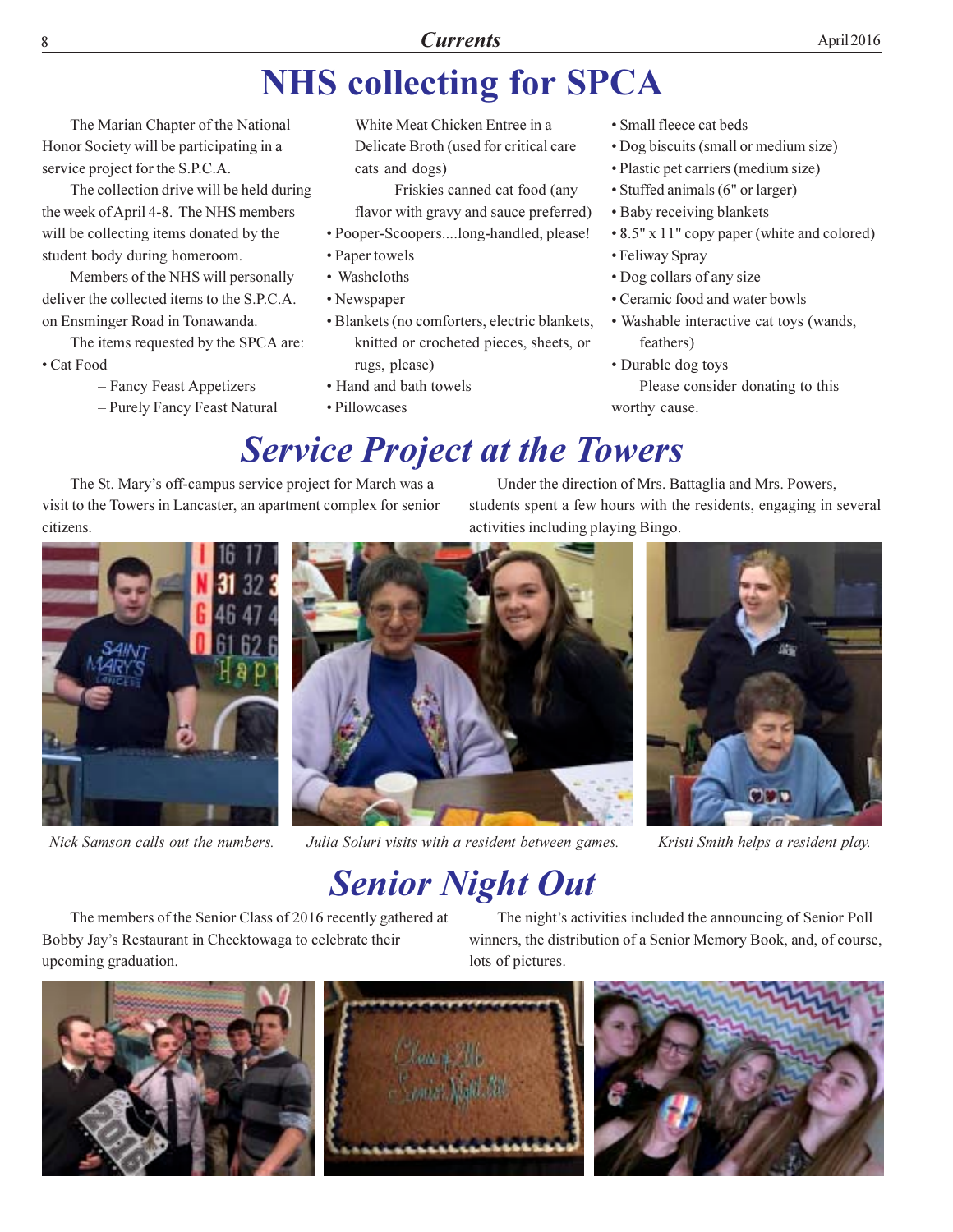## **Mark Dantonio named new Hockey coach**

The St. Mary's is pleased to announce that Mark Dantonio has been named the new Hockey Coach at the school.

Mr. Dantonio, who played collegiate hockey, has a vast amount of coaching experience, including on the 15u, 16u, 18u, AAA Prep, and Junior Prep levels. Most recently, he was a coach at St. Francis High School for the last six years.

"I am honored and excited to be a part of the great growth happening at St. Mary's High School," Coach Dantonio said. "I feel good about knowing that any young man who is interested in playing hockey at a high level will have a wonderful opportunity to secure a first-class collegepreparatory education."

"We are happy that Mr. Dantonio will

be joining the Lancer hockey program," said St. Mary's Athletic Director Steven Grieco. "His enthusiasm and love for the game of hockey are sure to ignite the student body and the players to help our program grow."

More information on the hockey program is available by contacting Coach Dantonio at (716) 440-4975.

## **2015-16 Spring Sports Schedules**

### **Varsity Baseball**

#### All games begin at 4:15pm unless noted

Wed, April 6 vs. Albion Sat, April 9, 11 am @ Ken West Wed, April 13, 4:30pm vs. Nichols Fri, April 15, 4:30pm  $@$  Nichols Sat, April 16, 12noon vs. Roy-Hart Mon, April 18 vs. Canisius Wed, April 20 @ Canisius Fri, April 22 @ St. Francis Mon, April 25 vs. St. Francis Mon, May 2 vs. Timon Wed, May 4 @ Timon Fri, May 6 vs. O'Hara Mon, May 9 @ O'Hara Wed, May 11 vs. St. Joe's Fri, May 13, 4:30pm @ St. Joe's Thurs, May 19, 4:30pm -Quarterfinals Sat, May 21, 1pm - Semifinals Game 1 Sun, May 22, 1pm – Semifinals Game 2 Mon, May 23, 4:30pm - Semifinals Game 3 (if necessary)

- Thur, May 26,  $4pm -$  Finals Game 1 (Coca-Cola Field)
- Fri, May 27, 4pm Finals Game 2 (Coca-Cola Field)
- Sat, May 28, 4pm Finals Game 3 (if necessary) (Coca-Cola Field)

### **JV** Softball

- All games begin at 4:15pm unless noted. Home games are played at Walden Pond.
- Wed, April 13 vs. Nardin
- Wed, May 20 vs. Mt. St. Mary's
- Mon, April 25 @ Nardin (Lincoln Park)
- Fri, April 29 vs. Sacred Heart
- Mon, May 2 @ Christian Central
- Wed, May 4 vs. Immaculata
- Fri, May 6 @ Sacred Heart (Shoshone)
- Fri, May 9 vs. Christian Central Wed, May 11 @ Immaculata
- (Hilbert) Fri, May 13 @ Mt. St. Mary's
- (Northtown)

### **Varsity Softball**

All games begin at 4:15pm unless noted. Home games are played at Walden Pond. Thur, April 7, 4:45pm  $@$  Will North Mon, April 11, 4:30pm vs. Eden Wed, April 13 vs. Nardin Mon, April 18 vs. O'Hara Tues, April 19, vs. Sacred Heart Wed, April 20 vs. Mt. St. Mary's Wed, April 27 @ Mt. Mercy (Cazenovia Park) Fri, April 29 vs. Niagara Catholic Sat, April 30 - Wildcat Tourney (Walden Pond) Fri, May 6 @ Sacred Heart (Shoshone) Tues, May 10, 4:30pm @ Eden Wed, May 11 @ Immaculata (Hilbert) Fri, May 13 vs. Nichols Sat, May  $21 -$ Quarterfinals Mon, May  $23$  – Semifinals Wed, May  $25 -$  Finals Tuesday, May 31 - States

#### Track

Boys – Wed, April 6, 5pm vs. St. Francis / O'Hara (St. Francis) Boys - Wed, April 13, 5:30pm vs. St. Joe's (Crosby) Girls - Mon, April 18, 5:30pm vs. Immaculata / Mt. St. Mary's (St. Francis) Boys - Wed, April 20, TBD vs. Timon / O'Hara (TBD) Girls – Wed, April 27, 5:30pm vs. Nardin / Nichols (Maryvale) Boys – Wed, May 4, 4:30pm, vs. Canisius / Timon (Canisius) Girls – Wed, May 4, TBD vs. Sacred Heart / Mt. Mercy  $(TBD)$ Boys & Girls - Wed, May 11, TBD vs. O'Hara (TBD) Boys & Girls - Mon, May 16, 5pm - All-Catholics (St. Francis) Boys & Girls - Tue, May 17, 5pm

- All-Catholics (St. Francis) Boys & Girls - Sat, May 28, 9am-CHSAA Qualifier (Icahn Stadium, NYC)

All games begin at 4:15pm. Home games are played at **Westwood Park** Fri, April 8 @ Buff Sem (Larkin Field) Sat, April 9 @ Villa (Pa.) Tue, April 12,  $7 \text{pm} \& 0$  Sweet Home Wed, April 13 @ Immaculata (Hilbert) Thur, April 14, 4:30pm vs. Niagara Falls Mon, April 18 vs. Mt. Mercy Tue, April 19, 4:30pm vs. Villa  $(Pa)$ Wed, April 20 vs. Nardin Fri, April 22 vs. Mount St. Mary's Mon, April 25, 5pm @ Niagara Falls Wed, April 27 vs. Immaculata

**Girls' Lacrosse** 

Thur, April 28, 4:30pm  $@$  Sacred Heart

Mon, May 2 @ Mt. Mercy (Pierce Field) Tue, May 3, 4:30pm @

Springville Wed, May 4 @ Mount St. Mary's (Phillip Sheridan) Tue, May 10 @ Nardin (Pierce

Field) Mon, May 16 vs. Sacred Heart Wed, May 18 @ Buff Seminary (Larkin Field)

Tues, May 24 - Semifinals

Thur, May  $26$  – Finals

### **JV Baseball**

All games begin at 4:15pm unless noted. Thurs, April 14 vs. Timon Fri., April 15, 4:30pm @ St. Joe's Maroon Wed, April 20 @ Canisius Blue Fri, April 22  $\omega$  St. Francis White Mon, April  $25 \overline{a}$  Timon Tues, April 26 vs. St. Francis Red Wed, April 27 @ St. Francis Red Wed, May 4 vs. Canisius Gold Thur, May 5 vs. St. Joe's Maroon Fri, May 6, 4:30pm  $@$  St. Joe's White Mon, May 9  $@$  Niag Catholic Tues, May 10 @ Canisius Gold Fri, May 13, vs. St. Francis White Tues, May 17 vs. O'Hara Wed, May 18 vs St. Joe's White Fri, May 20 vs. Canisius Blue Mon, May 23 @ O'Hara Tues, May 24 vs. Niag Catholic

### **Tennis**

All games begin at 4:15pm unless noted. Home matches are played at Como Park

Thur, April 7 @ Mt. Mercy Tue, April 12 @ Niagara Catholic Thur, April 14 vs. Sacred Heart Tue, April 19 vs. Park Thur, April 21  $@$  Mt. St. Mary's Mon, April 25 vs. Mt. Mercy Fri, April 29 @ Buffalo Seminary Tue, May 3 vs. Nardin Thur, May 5 vs. Niagara Catholic Tue, May 10  $@$  Park May 14 &  $15 - All-Catholics$  (time and location TBD)

**24th Annual Chris Griswold Memorial** 5K Race & 1 Mile Fun Run to benefit the St. Mary's High School Athletic Dept.

**Saturday, May 21 . Como Park** 10am - Walk/Fun Run • 10:30am - 5K Race

To sign up, go to smhlancers.org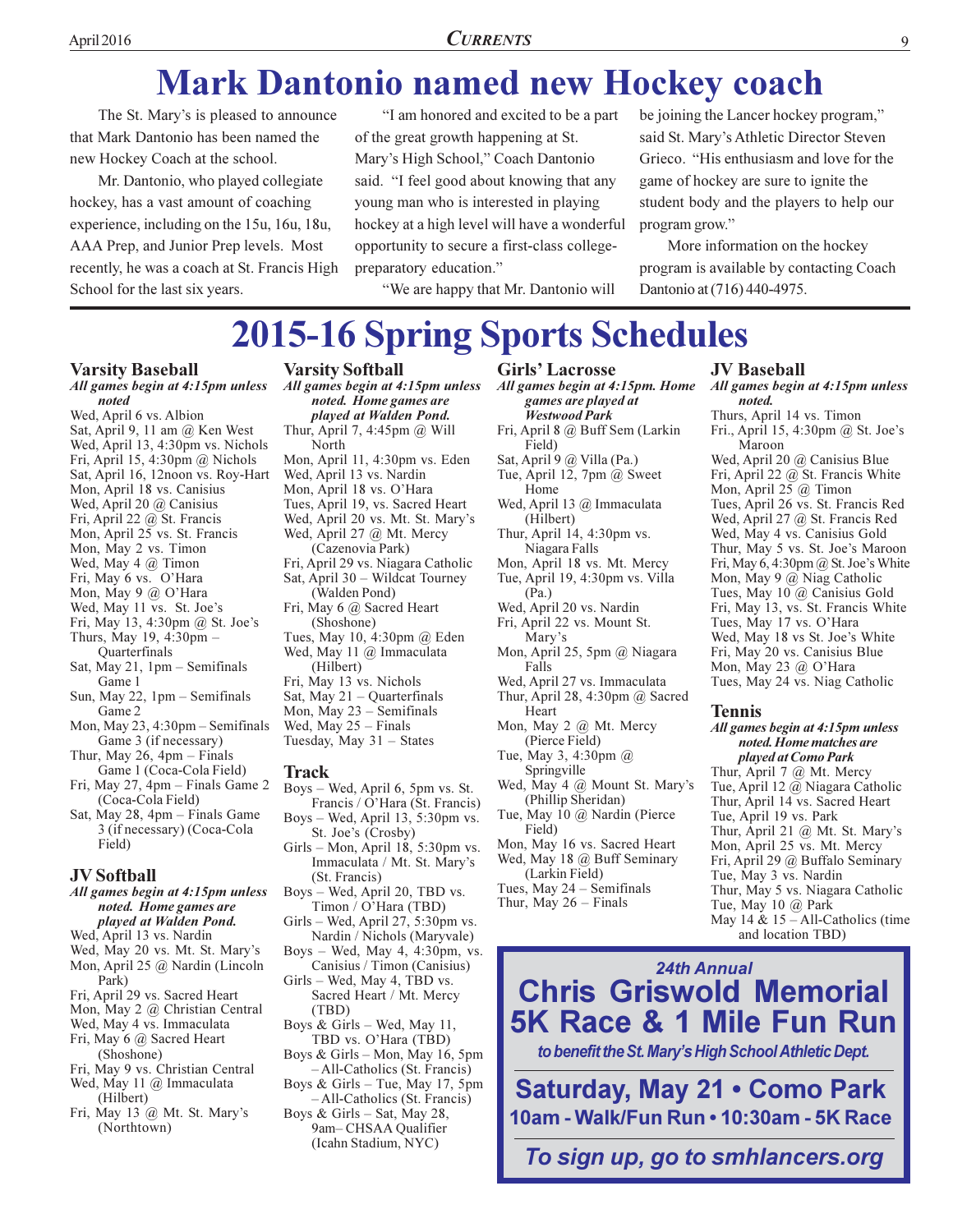|           |                                                                                                                              |                                                                                                                                     | <b>April 2016 Menus</b><br><b>Chef Manager - Tristan Hall</b><br>(Please note – menus are subject to change)        |                                                                                                                                         |                                                                                                                                              |                                                                                                                                                                                |
|-----------|------------------------------------------------------------------------------------------------------------------------------|-------------------------------------------------------------------------------------------------------------------------------------|---------------------------------------------------------------------------------------------------------------------|-----------------------------------------------------------------------------------------------------------------------------------------|----------------------------------------------------------------------------------------------------------------------------------------------|--------------------------------------------------------------------------------------------------------------------------------------------------------------------------------|
|           | <b>Monday</b>                                                                                                                | <b>Tuesday</b>                                                                                                                      | Wednesday                                                                                                           | <b>Thursday</b>                                                                                                                         | Friday                                                                                                                                       | Complete Meal Includes:                                                                                                                                                        |
|           | Breakfast Sandwich<br>Fruit Cup (v)<br><i>Assorted Muffins,</i><br>Pastry, Cereal,<br>Bagels, Fruit (v)                      | 5<br>Sausage & Egg Bagel<br>Hash Brown Patty (v)<br><b>Assorted Muffins.</b><br>Pastry, Cereal,<br>Bagels, Fruit (v)                | Breakfast Flatbread<br>(wg)<br>Fruit Yogurt (v)<br><i>Assorted Muffins,</i><br>Pastry, Cereal,<br>Bagels, Fruit (v) | $\overline{7}$<br>Ham & Egg on<br><b>Brioche</b><br>Fresh Fruit (v)<br><i>Assorted Muffins,</i><br>Pastry, Cereal,<br>Bagels, Fruit (v) | 8<br>French Toast Sticks<br>with Syrup $(v/wg)$<br>Hash Brown Patty (v)<br><i>Assorted Muffins,</i><br>Pastry, Cereal,<br>Bagels, Fruit (v)  | 1 Entree,<br>Choice of Side (blue italic<br>milk or bottled water  \$4<br>1 Entree,<br>Choice of Side (blue italic<br>Intense Milk or<br>Vitamin Water \$5                     |
| Breakfast | 11<br>Sausage & Egg<br><b>Biscuit</b><br>Fresh Fruit (v)<br><i>Assorted Muffins,</i><br>Pastry, Cereal,<br>Bagels, Fruit (v) | 12<br>Breakfast Burrito<br>Tater Tots (v)<br>Assorted Muffins,<br>Pastry, Cereal,<br>Bagels, Fruit (v)                              | 13<br>Breakfast Pizza<br>Fresh Fruit (v)<br>Assorted Muffins,<br>Pastry, Cereal,<br><i>Bagels, Fruit</i> (v)        | 14<br>Breakfast Sandwich<br>(v/wg)<br>Fruit Yogurt (v)<br><i>Assorted Muffins,</i><br>Pastry, Cereal,<br>Bagels, Fruit (v)              | 15<br>French Toast Sticks<br>with Syrup $(v/wg)$<br>Hash Brown Patty (v)<br><i>Assorted Muffins,</i><br>Pastry, Cereal,<br>Bagels, Fruit (v) | <b>Served Daily:</b><br>Salad – Large (v)  \$3<br>Salad – Small (v) \$2<br>Fresh Made Soup \$1<br>Cold Sub, Wrap  \$3                                                          |
|           | 18<br>No School for<br>Students                                                                                              | 19<br>Sausage, Egg &<br>Cheese Muffin<br>Homefries (v)<br><i>Assorted Muffins,</i><br>Pastry, Cereal,<br>Bagels, Fruit (v)          | 20<br>Breakfast Sandwich<br>Fresh Fruit (v)<br>Assorted Muffins,<br>Pastry, Cereal,<br>Bagels, Fruit (v)            | 21<br>Bacon & Egg Biscuit<br><i>Fresh Fruit</i> (v)<br><i>Assorted Muffins,</i><br>Pastry, Cereal,<br><i>Bagels, Fruit</i> (v)          | French Toast Sticks<br>with Syrup $(v/wg)$<br>Tater Tots (v)<br><i>Assorted Muffins,</i><br>Pastry, Cereal,<br>Bagels, Fruit (v)             | Orange Juice \$1<br>Vitamin Water \$1<br>Pizza, all varieties  \$2<br>Breakfast a la Carte:                                                                                    |
|           | 25<br>Ham & Egg on<br>Brioche<br><i>Fresh Fruit</i> (v)<br><i>Assorted Muffins,</i><br>Pastry, Cereal,<br>Bagels, Fruit (v)  | 26<br>Breakfast Pizza<br>Fresh Fruit (v)<br>Assorted Muffins,<br>Pastry, Cereal,<br><i>Bagels, Fruit</i> (v)                        | 27<br>Sausage & Egg Biscuit<br>Fruit Yogurt (v)<br>Assorted Muffins,<br>Pastry, Cereal,<br><i>Bagels, Fruit</i> (v) | 28<br>Breakfast Burrito<br>Tater Tots (v)<br><i>Assorted Muffins,</i><br>Pastry, Cereal,<br>Bagels, Fruit (v)                           | 29<br>French Toast Sticks<br>with Syrup $(v/wg)$<br><i>Homefries</i> (v)<br><i>Assorted Muffins,</i><br>Pastry, Cereal,<br>Bagels, Fruit (v) | Breakfast Sandwich\$3<br>Bagel; 4 oz. with Butter  \$1<br>Hash Brown Patty  \$<br>French Toast Sticks (5)  \$1<br>Fresh Fruit Cup \$1                                          |
|           | <b>Monday</b>                                                                                                                | <b>Tuesday</b>                                                                                                                      | Wednesday                                                                                                           | <b>Thursday</b>                                                                                                                         | Friday                                                                                                                                       | Lunch a la Carte:                                                                                                                                                              |
| Lunc      | 4<br>Spicy<br>Chicken Fingers<br>Macaroni & Cheese<br>$(\mathbf{v})$<br>Fruit Yogurt (v)                                     | Taco in a Bag of<br>Doritos<br>Fiesta Rice (v)<br>Roasted Corn (v)                                                                  | n<br>*Beef Goulash<br>Italian Blend<br><i>Vegetables</i> $(v)$<br>Garden Salad (v)                                  | Chicken Finger Sub<br>on roll $(wg)$<br>Steak Fries (v)<br>Fruit Yogurt (v)                                                             | *Fish Sandwich on a<br>Bun with Tartar Sauce<br>Steak Fries (v)<br><i>Fruit Cup</i> $(v)$                                                    | Fresh Baked Cookie  \$<br>2 for \$1<br>Nachos \$1<br>Bag of Chips \$1<br>Symbols:<br>$(v)$ = vegetarian                                                                        |
|           | 11<br>Pulled Pork Sandwich<br>on roll (wg)<br>with Coleslaw<br>Bakes Beans (v)<br>Potato Salad (v)                           | 12<br>*Taco Salad with<br>Chipotle Ranch<br>Dressing<br>Tortilla Chips with<br>Salsa (v/wg)<br>Roasted Vegetables<br>$(\mathbf{v})$ | 13<br>Penne Pasta<br>Bolognese or<br>Marinara<br>Breadstick (v)<br>Vegetable Medley (v)                             | 14<br>Philly Cheesesteak<br>on roll (wg)<br>Tater Tots (v)<br>Fruit Yogurt (v)                                                          | 15<br>3-Cheese<br>Mac $&$ Cheese $(v)$<br><i>Fruit Cup</i> $(v)$<br>Seasoned Vegetables<br>$(\mathbf{v})$                                    | $(wg)$ = whole grain<br>$*$ = Better Choice Heal<br>Entrees (choosemyplate.g<br>Prepayment:<br>Go to<br>myschoolbucks.com, create                                              |
|           | 18<br>No School for<br>Students                                                                                              | 19<br>Taco Tuesday -<br>Beef or *Chicken<br>Tacos<br>Mexican Rice (v)<br>Garden Salad (v)                                           | 20<br>Pork Chop<br>with Applesauce<br>Seasoned Green<br>Beans (v)<br><i>Rice Pilaf</i> (v)                          | 21<br>*Herb Roasted<br>Chicken<br>Garlic Mashed<br>Potatoes (v)<br>Roasted Broccoli (v)                                                 | 22<br>*Lemon Broiled<br>Tilapia<br>Wild Rice (v)<br>Vegetables Medley (v)                                                                    | account, and make payment<br>Students can also prepay in<br>lunch line with cash or chec<br>(made payable to Personal<br>Touch Food Service, with<br>student ID number on it). |
|           | 25<br>Penne Chicken with<br>Alfredo or *Marinara<br>Sauce<br><b>Buttered Noodles (v)</b><br>Garden Salad (v)                 | 26<br>Fiesta Dinner<br>Spanish Rice (v)<br>Seasoned Corn (v)                                                                        | 27<br>Bacon Cheeseburger<br>on roll $(wg)$<br>Steam Fries (v)<br><i>Fruit Cup</i> (v)                               | 28<br>Sahlen's Hot Dog<br>on Bun $(wg)$<br>Roasted Vegetables<br>$(\mathbf{v})$                                                         | 29<br>*BBQ Chicken<br>Mashed Potatoes (v)<br>Green Beans (v)                                                                                 |                                                                                                                                                                                |

(blue italic), water ... \$4.00

(blue italic),  $\ldots$ .............\$5.00

| Entrees\$3.25               |
|-----------------------------|
| Salad – Large (v)  \$3.00   |
| Salad – Small (v) \$2.00    |
| Fresh Made Soup \$1.25      |
| Cold Sub, Wrap \$3.25       |
| Intense Milk  \$1.50        |
| Milk 1/2 pint \$.75         |
| Orange Juice \$1.50         |
| Vitamin Water\$1.75         |
| Pizza, all varieties \$2.50 |
|                             |

### Carte:

| Breakfast Sandwich \$3.25        |  |
|----------------------------------|--|
| Bagel; 4 oz. with Butter  \$1.20 |  |
| Cream Cheese  \$.60              |  |
| Hash Brown Patty  \$.50          |  |
| French Toast Sticks (5)  \$1.85  |  |
| Greek Yogurt \$1.60              |  |
| Fresh Fruit Cup \$1.75           |  |
|                                  |  |

### te:

| Fresh Baked Cookie  \$.55 |              |
|---------------------------|--------------|
|                           | 2 for \$1.00 |
|                           |              |
| Bag of Chips\$1.25        |              |

oice Healthy emyplate.gov)

om, create an ce payment. prepay in the ush or check Personal vice, with the  $er \text{ on } it$ ).

## Many Al a Carte Items also available after school!

**iGive.com** 

What if ...up to 26% of each purchase you made went to your favorite worthy cause? Shopping at hundreds of online stores helps St. Mary's High School with each purchase! It's all free & private. Join today and change online shopping for good. Go to igive.com for more information.

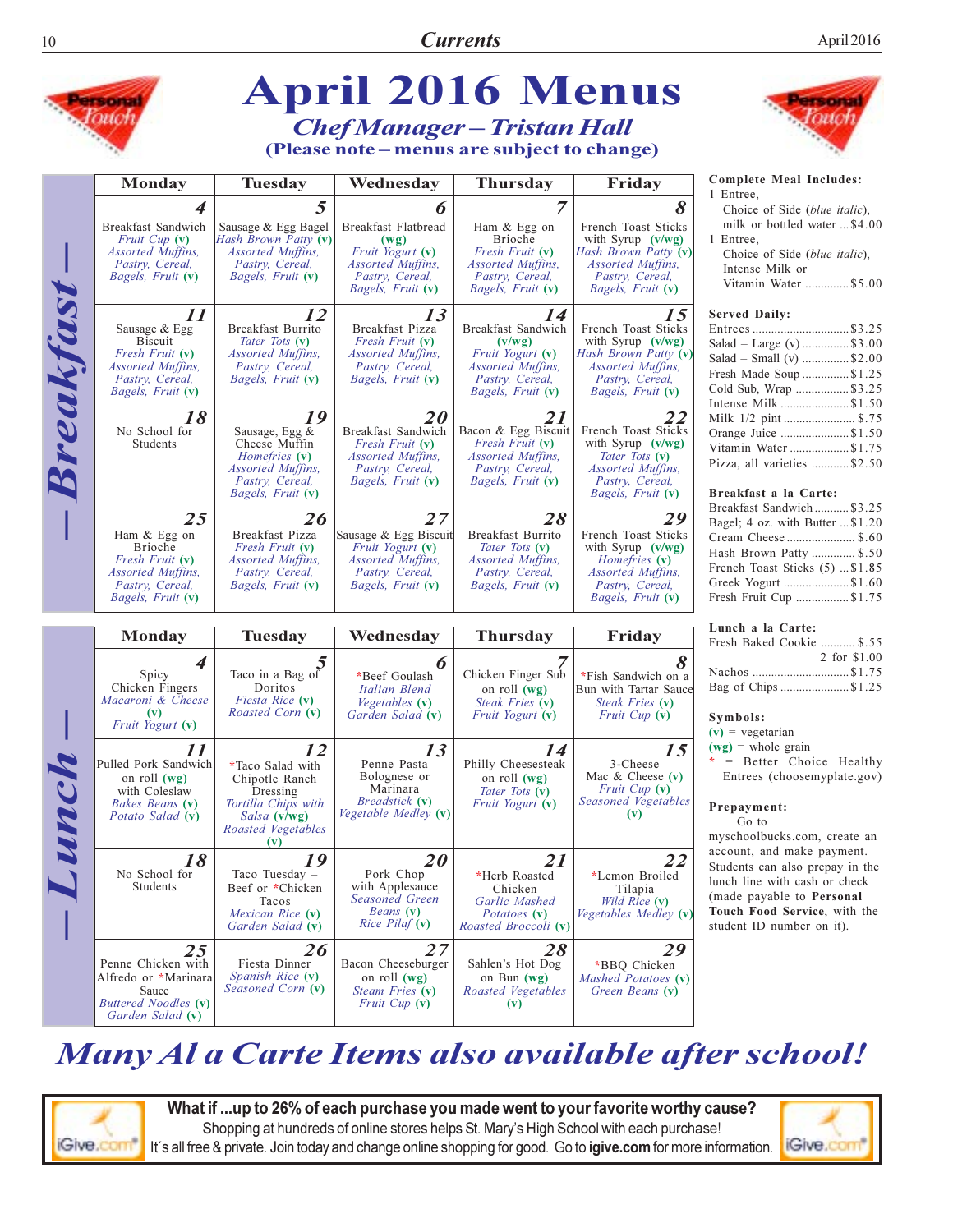## **April 2016 Calendar**

| <b>Sunday</b>                                         | <b>Monday</b>                                                                                                                                                                                                                                                               | <b>Tuesday</b>                                                                                                                                                                                                                                       | Wednesday                                                                                                                                                                                                                                                                   | <b>Thursday</b>                                                                                                                                                                                                      | Friday                                                                                                                                                                                                                                                  | <b>Saturday</b>                                                                              |
|-------------------------------------------------------|-----------------------------------------------------------------------------------------------------------------------------------------------------------------------------------------------------------------------------------------------------------------------------|------------------------------------------------------------------------------------------------------------------------------------------------------------------------------------------------------------------------------------------------------|-----------------------------------------------------------------------------------------------------------------------------------------------------------------------------------------------------------------------------------------------------------------------------|----------------------------------------------------------------------------------------------------------------------------------------------------------------------------------------------------------------------|---------------------------------------------------------------------------------------------------------------------------------------------------------------------------------------------------------------------------------------------------------|----------------------------------------------------------------------------------------------|
|                                                       |                                                                                                                                                                                                                                                                             |                                                                                                                                                                                                                                                      |                                                                                                                                                                                                                                                                             |                                                                                                                                                                                                                      | $\boldsymbol{l}$<br>Spring Break<br>Offices Open<br>8am-12noon<br><b>No School</b>                                                                                                                                                                      | $\overline{2}$                                                                               |
| $\vert$ 3<br><b>NHS Drive for SPCA</b> Student Senate | $4$ - E Day<br>2:30 <sub>pm</sub><br>Campus Ministry<br>(Calendar) 2:30pm<br>VarSB @ Hamburg                                                                                                                                                                                | $5$ - $F$ Day<br>Curriculum Commit-<br>tee $2:30 \text{pm}$<br>SADD Meeting<br>7:30am<br>Senate Officer Forms<br>Due $2:30 \text{pm}$                                                                                                                | $6 - A$ Day<br>VarBB vs. Albion<br>BTrack vs. St. Francis<br>$\sqrt{O'}$ Hara                                                                                                                                                                                               | $7 - B$ Day<br>Morning Mass<br>7:30am<br>NHS Tutoring<br>2:30 <sub>pm</sub><br>Lancaster Youth<br>Bureau Trivia<br>Night 7pm<br>Tennis @, Mt. Mercy<br>VarSB @, Will North                                           | $8$ - C Day<br>Ext HR / PM Liturgy<br>Schedule<br>(Senate Officer<br>Speeches / Easter<br>Liturgy)<br>End of Third Quarter<br>Movie Night<br>Sponsored by<br>Student Senate 7-<br>10 <sub>pm</sub><br>GLax (a) Buff Sem<br><b>Liturgy</b><br>Dress Códe | $\boldsymbol{q}$<br><b>ACT</b> Testing Date<br>VarBB @ Kenmore<br>West<br>GLax @ Villa (Pa.) |
| $\overline{10}$                                       | $11 - D$ Day                                                                                                                                                                                                                                                                | $12$ - E Day                                                                                                                                                                                                                                         | $13$ - F Day                                                                                                                                                                                                                                                                | $14 - A$ Day                                                                                                                                                                                                         | $15 - B$ Day                                                                                                                                                                                                                                            | 16                                                                                           |
|                                                       | Student Senate<br>2:30 <sub>pm</sub><br>Senate Officer<br>Elections in<br>Homeroom                                                                                                                                                                                          | NHS Meeting<br>2:30 <sub>pm</sub><br>GLax (a) Sweet Home<br>Tennis @ Niagara<br>Catholic                                                                                                                                                             | Principal's Ad Board<br>(Calendar Meeting)<br>2:30 <sub>pm</sub><br>VarBB vs. Nichols<br>VarSB vs. Nardin                                                                                                                                                                   | NHS Tutoring<br>2:30 <sub>pm</sub><br>Math Club 2:30pm<br>JVBB vs. Timon<br>GLax vs. Niagara                                                                                                                         | Pride Day<br>Class Officer Forms<br>Due 2:30pm<br>VarBB (a) Nichols<br>JVBB @ St. Joe's                                                                                                                                                                 | <b>AP</b> Government<br>Field Trip to<br>Washington, D.C.<br>Departs<br>VarBB vs. Roy-Hart   |
|                                                       | VarSB vs. Eden                                                                                                                                                                                                                                                              |                                                                                                                                                                                                                                                      | JVSB vs. Nardin<br>BTrack vs. St. Joe's<br>GLax @ Immaculata                                                                                                                                                                                                                | Falls<br>Tennis vs. Sacred<br>Heart                                                                                                                                                                                  | Maroon<br><b>Pride Day</b>                                                                                                                                                                                                                              |                                                                                              |
| $\vert$ 17                                            | 18<br><b>No School for</b><br><b>Students</b><br>Professional<br>Development Day<br>AP Government<br>Field Trip Returns<br>VarBB vs. Canisius<br>VarSB vs. O'Hara<br>GLax vs. Mt. Mercy<br>GTrack vs.<br>Immaculata / Mt.<br>St. Mary's<br><b>No School</b><br>for Students | $19$ - C Day<br>Special Schedule<br>Class Officer<br>Speeches / Stop<br>Subtweeting<br>Presentation)<br><b>SOUL Meeting</b><br>2:30 <sub>pm</sub><br>BLax <i>(a)</i> Newfane<br>Tennis vs. Park<br>VarSB vs. Sacred<br>Heart<br>GLax vs. Villa (Pa.) | $20 - D$ Day<br>Class Officer<br>Elections in<br>Homeroom<br>Faculty/Staff Meeting<br>2:30 <sub>pm</sub><br>VarBB @ Canisius<br>JVBB @ Canisius<br>Blue<br>VarSB vs. Mt. St.<br>Mary's<br>JVSB vs. Mt. St.<br>Mary's<br>GLax vs. Nardin<br>BTrack vs. Timon /<br>$O' H$ ara | $21$ - E Day<br>Morning Mass<br>7:30am<br>Campus Ministry<br>2:30 <sub>pm</sub><br>NHS Tutoring<br>2:30 <sub>pm</sub><br>Java Jive Rehearsal<br>2:30 <sub>pm</sub><br>Fashion Show 5pm<br>Tennis @ Mt. St.<br>Mary's | $22$ - F Day<br>Jeans Day<br>Homeroom Rep<br>Forms Due 2:30pm<br>Sophomore Ring<br>Preview during<br>Lunches<br>Java Jive 7pm<br>VarBB @ St. Francis<br>JVBB @ St. Francis<br>White<br>GLax vs. Mt. St.<br>Mary's<br><b>Jeans Day</b>                   | 23                                                                                           |
| 24                                                    | $25 - A$ Day<br>Homeroom Rep<br>Elections in<br>Homeroom<br>Student Senate<br>2:30 <sub>pm</sub><br>VarBB vs. St. Francis<br>JVBB @ Timon<br>JVSB @ Nardin<br>GLax @ Niagara<br>Falls                                                                                       | $26 - B$ Day<br>Ring Orders during<br>JVBB vs. St. Francis<br>Red                                                                                                                                                                                    | $27 - C$ Day<br>VarSB @, Mt. Mercy<br>Lunches & 6:30pm GLax vs. Immaculata<br>GTrack vs. Nardin /<br>Nichols<br>JVBB @ St. Francis<br>Red                                                                                                                                   | $28 - D$ Day<br>NHS Tutoring<br>2:30 <sub>pm</sub><br>Fine Arts Night<br>- Gallery 6pm<br>- Performance 7pm<br>GLax (a) Sacred<br>Heart                                                                              | $29$ - E Day<br>VarSB @ Niagara<br>Catholic<br>JVSB vs. Sacred<br>Heart<br>Tennis @ Buff Sem                                                                                                                                                            | 30<br>VarSB - Wildcat<br>Tourney                                                             |

For the latest news, go to www.smhlancers.org<br>and follow us on